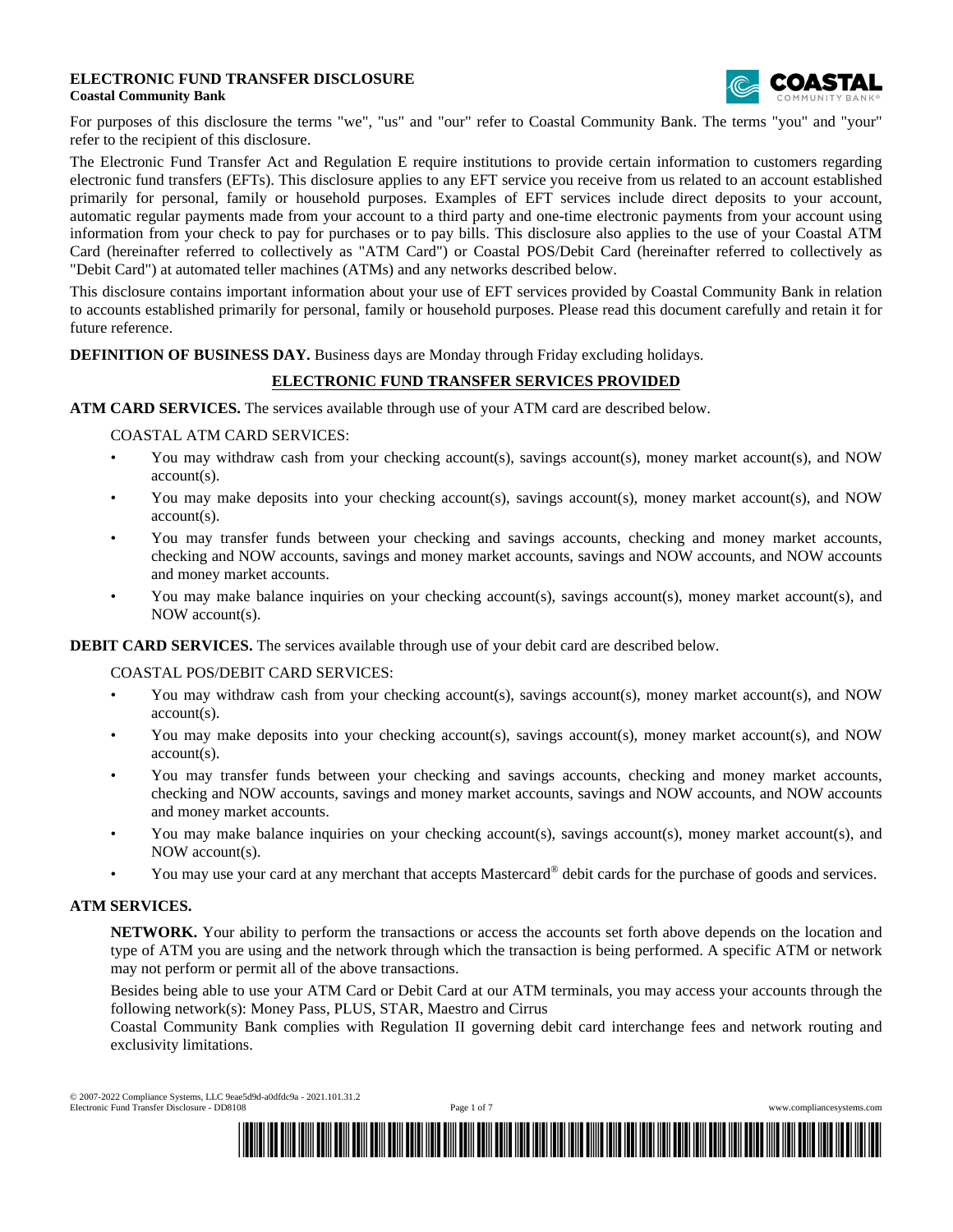**ATM FEES.** When you use an ATM not owned by us, you may be charged a fee by the ATM operator or any network used, and you may be charged a fee for a balance inquiry even if you do not complete a fund transfer.

**POINT OF SALE TRANSACTIONS.** Listed below is the card you may use to purchase goods and services from merchants that have arranged to accept your card as a means of payment (these merchants are referred to as "Participating Merchants"). Some Participating Merchants may permit you to receive cash back as part of your purchase. Purchases made with your card, including any purchase where you receive cash, are referred to as "Point of Sale" transactions and will cause your "designated account" to be debited for the amount of the purchase. Per Regulation E, we are required to obtain affirmative opt-in prior to charging an overdraft fee for any ATM and one-time debit card transactions. This does not apply to checks, ACH, recurring debit card transactions or non-personal accounts.

A one-time debit card transaction is a one-time transaction using a debit card, i.e., purchasing groceries or a meal at a restaurant. Any use of your debit card to conduct a single authorized transaction.

A recurring debit card transaction is a preauthorized electronic fund transfer using a debit card number, i.e., gym membership, internet service provider or insurance. Any transaction that will continue to process to your account based on you authorizing someone to use your card to process regular payment/transaction activity.

Affirmative consent - You must specifically opt-in or consent to the bank charging a fee for ATM or one-time POS transactions which create an overdraft.

Overdraft program options provided in a separate document.

The following card and the corresponding designated account(s) may be used for Point of Sale transactions:

• Coastal POS/Debit Card: checking account.

Your ATM and Debit cards may also be used to obtain cash from your designated account(s) at participating financial institutions when so authorized under the terms of your Account Agreement.

Point of Sale (POS) transactions are deducted from your Primary Account. Your Primary Account number may be obtained from your local branch office of Coastal Community Bank.

**CURRENCY CONVERSION - Mastercard® .** If you perform transactions with your card with the Mastercard® logo in a currency other than US dollars, Mastercard International Inc. will convert the charge into a US dollar amount. At Mastercard International they use a currency conversion procedure, which is disclosed to institutions that issue Mastercard®. Currently the currency conversion rate used by Mastercard International to determine the transaction amount in US dollars for such transactions is based on rates observed in the wholesale market or government-mandated rates, where applicable. The currency conversion rate used by Mastercard International is generally the rate of the applicable currency on the date that the transaction occurred. However, in limited situations, particularly where transactions are submitted to Mastercard International for processing are delayed, the currency conversion rate used may be the rate of the applicable currency on the date that the transaction is processed.

**SERVICES PROVIDED THROUGH USE OF COASTAL TELEPHONE BANKING.** You may perform the following functions through use of COASTAL TELEPHONE BANKING:

- You may initiate transfers of funds between your checking and savings accounts, checking and money market accounts, checking and NOW accounts, savings and money market accounts, savings and NOW accounts, and NOW accounts and money market accounts.
- You may make balance inquiries on your checking account(s), savings account(s), money market account(s), and NOW account(s).

#### **PREAUTHORIZED TRANSFER SERVICES.**

- You may arrange for the preauthorized automatic deposit of funds to your checking account(s), savings account(s), money market account(s), and NOW account(s).
- You may arrange for the preauthorized automatic payments or other transfers from your checking account(s), savings account(s), money market account(s), and NOW account(s).

**SERVICES PROVIDED THROUGH USE OF COASTAL ONLINE BANKING.** Coastal Community Bank offers its customers use of our Coastal Online Banking service.

© 2007-2022 Compliance Systems, LLC 9eae5d9d-a0dfdc9a - 2021.101.31.2 Electronic Fund Transfer Disclosure - DD8108 Page 2 of 7 www.compliancesystems.com

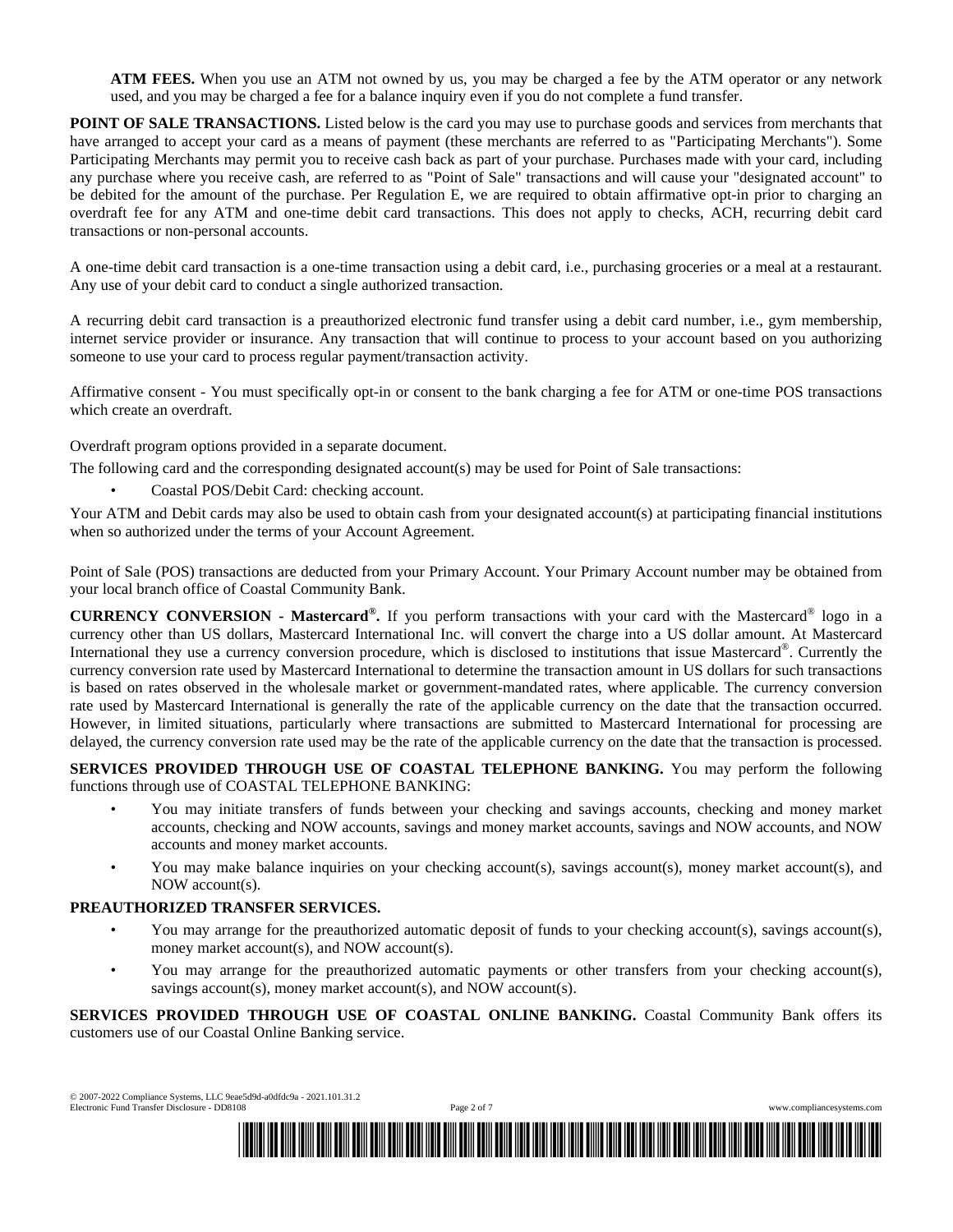We are here for you 24 hours a day with Online Banking and Bill Pay services. Online Banking self-enrollment is available at www.coastalbank.com or by visiting any of our branch offices. Disclosures relating to Online Banking and Bill Pay services will be displayed to you during the enrollment process. If you would like paper copies - please contact us at:

customerservice@coastalbank.com or call (425) 257-9000.

Types of Transactions: You may access certain account(s) you maintain with us by computer using you User ID and password by accessing the online banking service. You may use the online banking service to perform the following functions: - Transfer Funds Between Eligible Accounts.

- Obtain Balance Information on Eligible Accounts.
- Review Transactions on Eligible Accounts.
- Make Loan Payments on Coastal Community Bank Loans.
- Submit Stop Payment Requests.
- Advance Available Funds from Credit Line.
- Obtain Electronic Statement
- Order Checks
- Access Bill Pay Services

There is no monthly fee to use Online Banking Services or Bill Pay Services.

### **P2P/Zelle Service**

You may access P2P/Zelle payment services using your assigned Online Banking User ID and password or through your Coastal Community Bank Mobile banking application.

\*P2P/Zelle is a fast, safe way to send and receive money using an email address or a mobile phone number.

Limitations on Frequency and Amount:

\*There are certain rules that apply to P2P/Zelle services. Please refer to the P2P/Zelle Service agreement and Disclosures.

\*For security purposes, there are limits on the frequency and amount of transfers you may initiate using P2P/Zelle Services. Fees and Charges for P2P/Zelle Service:

\*There is not fee to use P2P/Zelle Services

**ELECTRONIC CHECK CONVERSION.** You may authorize a merchant or other payee to make a one-time electronic payment from your checking account using information from your check to pay for purchases or to pay bills.

# **LIMITATIONS ON TRANSACTIONS**

## **TRANSACTION LIMITATIONS - COASTAL ATM CARD.**

**CASH WITHDRAWAL LIMITATIONS.** You may withdraw up to \$300.00 through use of ATMs in any one day. You may make up to 3 withdrawals of cash through use of ATMs in any one day.

## **TRANSACTION LIMITATIONS - COASTAL POS/DEBIT CARD.**

**CASH WITHDRAWAL LIMITATIONS.** You may withdraw up to \$300.00 through use of ATMs in any one day. You may make up to 3 withdrawals of cash through use of ATMs in any one day.

**POINT OF SALE LIMITATIONS.** You may buy up to \$2,500.00 worth of goods or services in any one day through use of our Point of Sale service.

**TOTAL DAILY LIMITS.** In addition to the ATM limit or Point of Sale limits disclosed above, a total daily limit is imposed on these transactions. The maximum amount of cash withdrawals and Point of Sale transactions is limited to \$2,800.00 in any one day.

#### **OTHER LIMITATIONS.**

- The terms of your account(s) may limit the number of withdrawals you may make each month. Restrictions disclosed at the time you opened your account(s), or sent to you subsequently will also apply to your electronic withdrawals and electronic payments unless specified otherwise.
- COASTAL POS/DEBIT CARDS HAVE A LIMIT SET FOR CARD NOT PRESENT OF \$1000.00. THIS LIMIT IS USED WHEN YOU ARE COMPLETING A TRANSACTION USING YOUR CARD NUMBER AND YOU ARE NOT PRESENTING YOUR CARD. AS AN EXAMPLE - IF YOU ARE ORDERING OVER THE PHONE OR ON THE INTERNET. THIS LIMIT IS INTENTIONALLY SET LOWER TO HELP PREVENT FRAUD LOSS.

© 2007-2022 Compliance Systems, LLC 9eae5d9d-a0dfdc9a - 2021.101.31.2 Electronic Fund Transfer Disclosure - DD8108 Page 3 of 7 www.compliancesystems.com

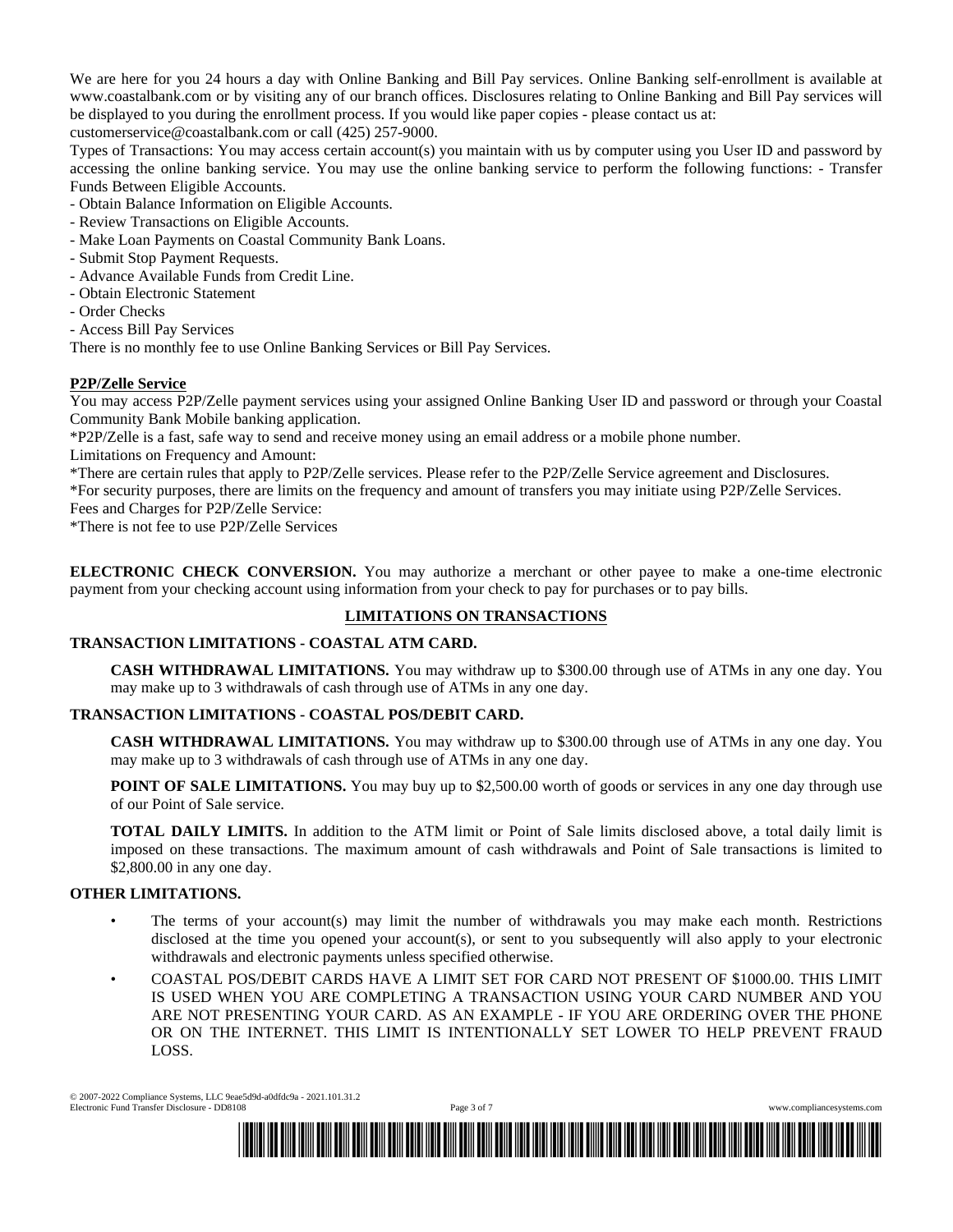### THIS LIMIT CAN BE EXCEEDED BY CONTACTING US DIRECTLY AT ANY BRANCH OFFICE OR BY CALLING (425) 257-9000 DURING REGULAR BANKING HOURS.

## **NOTICE OF RIGHTS AND RESPONSIBILITIES**

The use of any electronic fund transfer services described in this document creates certain rights and responsibilities regarding these services as described below.

## **RIGHT TO RECEIVE DOCUMENTATION OF YOUR TRANSFERS.**

**TRANSACTION RECEIPTS.** Depending on the location of an ATM, you may not be given the option to receive a receipt if your transaction is \$15.00 or less. Upon completing a transaction of more than \$15.00, you will receive a printed receipt documenting the transaction (unless you choose not to get a paper receipt). These receipts (or the transaction number given in place of the paper receipt) should be retained to verify that a transaction was performed. A receipt will be provided for any transaction of more than \$15.00 made with your ATM Card or Debit Card at a Participating Merchant. If the transaction is \$15.00 or less, the Participating Merchant is not required to provide a receipt.

**PERIODIC STATEMENTS.** If your account is subject to receiving a monthly statement, all EFT transactions will be reported on it. If your account is subject to receiving a statement less frequently than monthly, then you will continue to receive your statement on that cycle, unless there are EFT transactions, in which case you will receive a monthly statement. In any case you will receive your statement at least quarterly.

**PREAUTHORIZED DEPOSITS.** If you have arranged to have direct deposits made to your account at least once every 60 days from the same person or company:

• you can call us at (425)257-9000 to find out whether or not the deposit has been made.

**USING YOUR CARD AND PERSONAL IDENTIFICATION NUMBER ("PIN").** In order to assist us in maintaining the security of your account and the terminals, the ATM Card or Debit Card remains our property and may be revoked or canceled at any time without giving you prior notice. You agree not to use your ATM Card or Debit Card for a transaction that would cause your account balance to go below zero, or to access an account that is no longer available or lacks sufficient funds to complete the transaction, including any available line of credit. We will not be required to complete any such transaction, but if we do, we may, at our sole discretion, charge or credit the transaction to another account; you agree to pay us the amount of the improper withdrawal or transfer upon request.

Your ATM Card may only be used with your PIN. Certain transactions involving your Debit Card require use of your PIN. Your PIN is used to identify you as an authorized user. Because the PIN is used for identification purposes, you agree to notify Coastal Community Bank immediately if your ATM Card or Debit Card is lost or if the secrecy of your PIN is compromised. You also agree not to reveal your PIN to any person not authorized by you to use your ATM Card or Debit Card or to write your PIN on your ATM Card or Debit Card or on any other item kept with your ATM Card or Debit Card. We have the right to refuse a transaction on your account when your ATM Card or Debit Card or PIN has been reported lost or stolen or when we reasonably believe there is unusual activity on your account.

The security of your account depends upon your maintaining possession of your ATM Card or Debit Card and the secrecy of your PIN. You may change your PIN if you feel that the secrecy of your PIN has been compromised. You may change your PIN via the telephone or using an ATM with PIN change option or with an employee at a local Coastal Community Bank Branch or by requesting a new PIN mailer be sent to you via U.S. Postal Service.

## **RIGHTS REGARDING PREAUTHORIZED TRANSFERS.**

**RIGHTS AND PROCEDURES TO STOP PAYMENTS.** If you have instructed us to make regular preauthorized transfers out of your account, you may stop any of the payments. To stop a payment,

call us at: (425)257-9000 or write to: Coastal Community Bank PO BOX 12220 Everett, WA 98206

We must receive your call or written request at least three (3) business days prior to the scheduled payment. If you call, please have the following information ready: your account number, the date the transfer is to take place, to whom the transfer is being made and the amount of the scheduled transfer. If you call, we will require you to put your request in writing and deliver it to us within fourteen (14) days after you call.

**NOTICE OF VARYING AMOUNTS.** If you have arranged for automatic periodic payments to be deducted from your checking or savings account and these payments vary in amount, you will be notified by the person or company you are © 2007-2022 Compliance Systems, LLC 9eae5d9d-a0dfdc9a - 2021.101.31.2

Electronic Fund Transfer Disclosure - DD8108 Page 4 of 7 www.compliancesystems.com

\*BWY0000001600029886DD8108020320224\*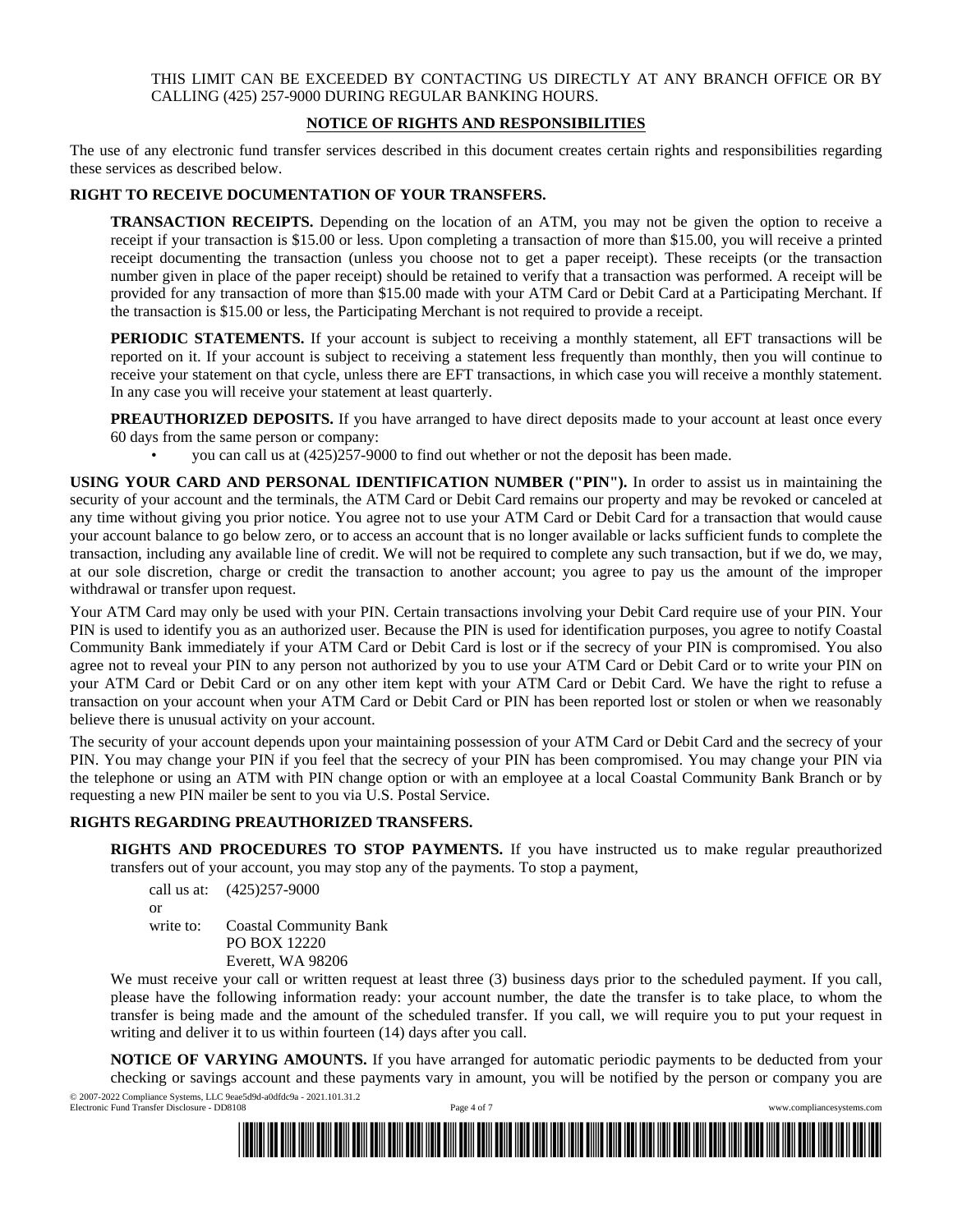going to pay ten days prior to the payment date of the amount to be deducted. You may choose instead to get this notice only when the payment would differ by more than a certain amount from the previous payment, or when the amount would fall outside certain limits that you set.

**OUR LIABILITY FOR FAILURE TO STOP PREAUTHORIZED TRANSFER PAYMENTS.** If you order us to stop one of the payments and have provided us with the information we need at least three (3) business days prior to the scheduled transfer, and we do not stop the transfer, we will be liable for your losses or damages.

**YOUR RESPONSIBILITY TO NOTIFY US OF LOSS OR THEFT.** If you believe your ATM Card or Debit Card or PIN or internet banking access code has been lost or stolen,

call us at: (425)257-9000 (business hours) or write to: Coastal Community Bank 2817 Colby Ave Everett, WA 98201

You should also call the number or write to the address listed above if you believe a transfer has been made using the information from your check without your permission.

**CONSUMER LIABILITY.** Tell us AT ONCE if you believe your ATM Card or Debit Card or PIN or internet banking access code has been lost or stolen or if you believe that an electronic fund transfer has been made without your permission using information from your check. Telephoning is the best way of keeping your possible losses down. You could lose all the money in your account (plus your maximum overdraft line of credit, if applicable). If you tell us within two (2) business days after you learn of the loss or theft of your ATM Card or Debit Card or PIN or internet banking access code you can lose no more than fifty dollars (\$50) if someone used your ATM Card or Debit Card or PIN or internet banking access code without your permission. If you do NOT tell us within two (2) business days after you learn of the loss or theft of your ATM Card or Debit Card or PIN or internet banking access code and we can prove we could have stopped someone from using your ATM Card or Debit Card or PIN or internet banking access code without your permission if you had given us notice, you can lose as much as five hundred dollars (\$500).

Also, if your statement shows transfers you did not make, including those made by card, code, or other means, tell us at once. If you do not tell us within sixty (60) days after the statement was transmitted to you, you may not receive back any money you lost after the sixty (60) days, and therefore, you may not get back any money in your account (including your maximum overdraft line of credit, if applicable), if we can prove that we could have stopped someone from taking the money had you given us notice in time. If a good reason (such as a long trip or hospital stay) keeps you from giving the notice, we will extend the time periods.

**CONSUMER LIABILITY FOR UNAUTHORIZED TRANSACTIONS INVOLVING COASTAL POS/DEBIT CARD.** The limitations on your liability for unauthorized transactions described above generally apply to all electronic fund transfers. However, different limitations apply to certain transactions involving your card with the Mastercard® branded card.

If you promptly notify us about an unauthorized transaction involving your card and the unauthorized transaction took place on your Mastercard® branded card, including any PIN-based ATM or POS transactions, zero liability will be imposed on you for the unauthorized transaction. In order to qualify for the zero liability protection, you must have exercised reasonable care in safeguarding your card from the risk of loss or theft and, upon becoming aware of such loss or theft, promptly reported the loss or theft to us.

**IN CASE OF ERRORS OR QUESTIONS ABOUT YOUR TRANSACTIONS**. In case of errors or questions about your electronic fund transfers,

call us at: (425)257-9000 or write to: Coastal Community Bank P.O. Box 12220 Everett, WA 98206 or

email us at: customerservice@coastalbank.com

or

use the current information on your most recent account statement.

Notification should be made as soon as possible if you think your statement or receipt is wrong or if you need more information about a transaction listed on the statement or receipt. You must contact Coastal Community Bank no later than 60 days after we sent you the first statement on which the problem or error appears. You must be prepared to provide the following information:

© 2007-2022 Compliance Systems, LLC 9eae5d9d-a0dfdc9a - 2021.101.31.2 Electronic Fund Transfer Disclosure - DD8108 Page 5 of 7 www.compliancesystems.com

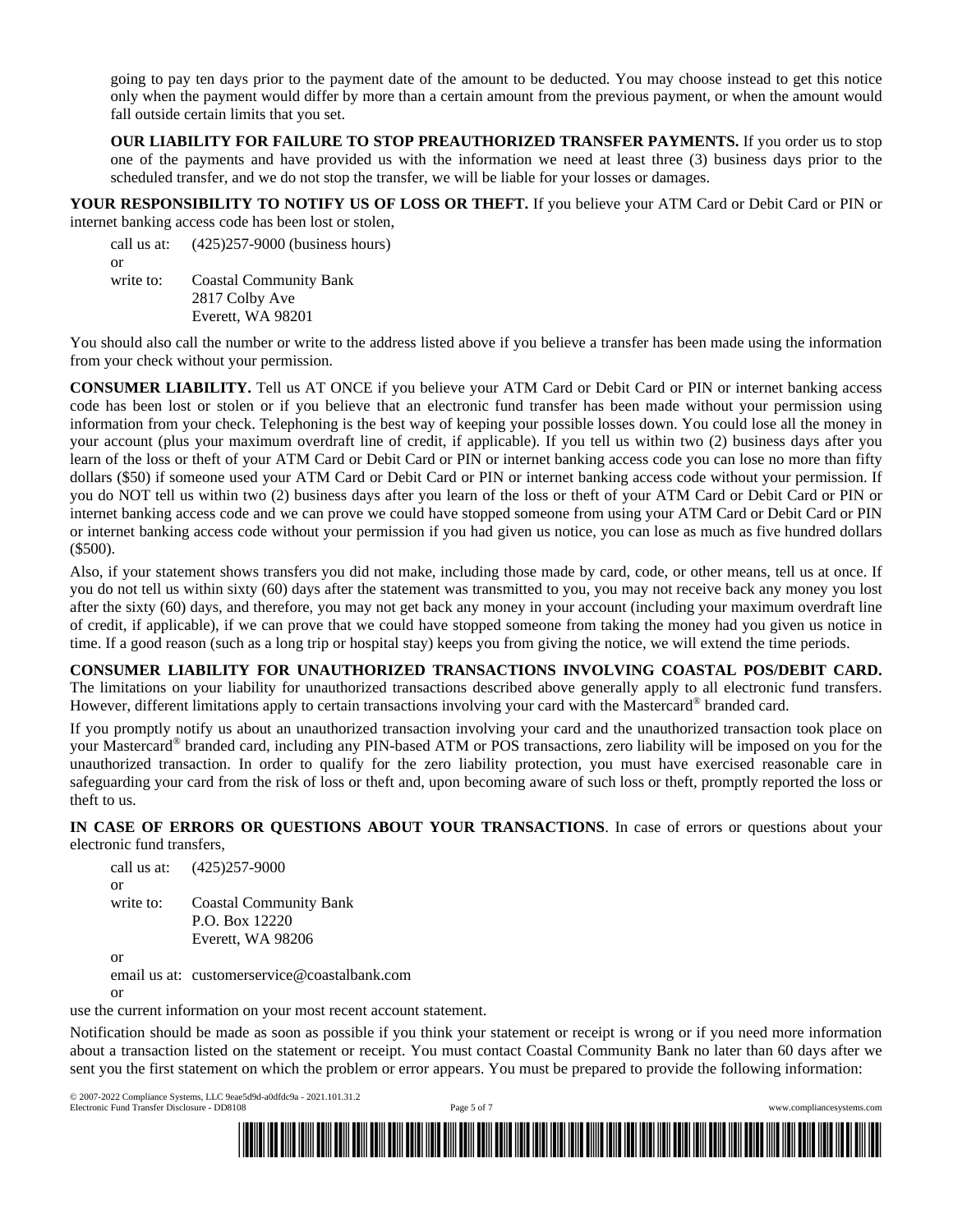- Your name and account number.
- A description of the error or transaction you are unsure about along with an explanation as to why you believe it is an error or why you need more information.
- The dollar amount of the suspected error.

If you provide oral notice, you will be required to send in your complaint or question in writing within ten (10) business days.

We will determine whether an error occurred within ten (10) business days (twenty (20) business days for new accounts) after we hear from you and will correct any error promptly. If we need more time, however, we may take up to forty-five (45) days (ninety (90) days for new accounts and foreign initiated or Point of Sale transfers) to investigate your complaint or question. If we decide to do this, we will credit your account within ten (10) business days (twenty (20) business days for new accounts) for the amount which you think is in error, so that you will have the use of the money during the time it takes to complete our investigation. If we ask you to put your complaint or question in writing and we do not receive it within ten (10) business days, we may not credit your account. The extended time periods for new accounts apply to all electronic fund transfers that occur within the first thirty (30) days after the first deposit to the account is made, including those for foreign initiated or Point of Sale transactions.

We will tell you the results within three (3) business days after completing our investigation. If we decide that there was no error, we will send you a written explanation.

You may ask for copies of the documents that we used in our investigation.

**LIABILITY FOR FAILURE TO COMPLETE TRANSACTION.** If we do not complete a transfer to or from your account on time or in the correct amount according to our agreement with you, we will be liable for your losses or damages as provided by law. However, there are some exceptions. We will NOT be liable, for instance:

- If through no fault of ours, you do not have enough money in your account to make the transfer.
- If the transfer would result in your exceeding the credit limit on your line of credit, if you have one.
- If the electronic terminal was not working properly and you knew about the breakdown before you started the transfer.
- If circumstances beyond our control (such as fire or flood, computer or machine breakdown, or failure or interruption of communications facilities) prevent the transfer, despite reasonable precautions we have taken.
- If we have terminated our Agreement with you.
- When your ATM Card or Debit Card has been reported lost or stolen or we have reason to believe that something is wrong with a transaction.
- If we receive inaccurate or incomplete information needed to complete a transaction.
- In the case of preauthorized transfers, we will not be liable where there is a breakdown of the system which would normally handle the transfer.
- If the funds in the account are subject to legal action preventing a transfer to or from your account.
- If the electronic terminal does not have enough cash to complete the transaction.

There may be other exceptions provided by applicable law.

**CHARGES FOR TRANSFERS OR THE RIGHT TO MAKE TRANSFERS.** We reserve the right to impose a fee and to change fees upon notice to you.

**DISCLOSURE OF ACCOUNT INFORMATION.** We will disclose information to third parties about your account or electronic fund transfers made to your account:

- 1. Where necessary to complete a transfer or to investigate and resolve errors involving the transfer(s); or
- 2. In order to verify the existence and condition of your account for a third party such as a credit bureau or merchant; or
- 3. In order to comply with government agency or court orders; or
- 4. If you give us your permission in a record or writing.

**SAFETY PRECAUTIONS FOR ATM TERMINAL USAGE.** Please keep in mind the following basic safety tips whenever you use an ATM:

- Have your ATM Card or Debit Card ready to use when you reach the ATM. Have all of your forms ready before you get to the machine. Keep some extra forms (envelopes) at home for this purpose.
- If you are new to ATM usage, use machines close to or inside a financial institution until you become comfortable and can conduct your usage quickly.
- If using an ATM in an isolated area, take someone else with you if possible. Have them watch from the car as you conduct your transaction.
- Do not use ATMs at night unless the area and machine are well-lighted. If the lights are out, go to a different location.

© 2007-2022 Compliance Systems, LLC 9eae5d9d-a0dfdc9a - 2021.101.31.2 Electronic Fund Transfer Disclosure - DD8108 Page 6 of 7 www.compliancesystems.com